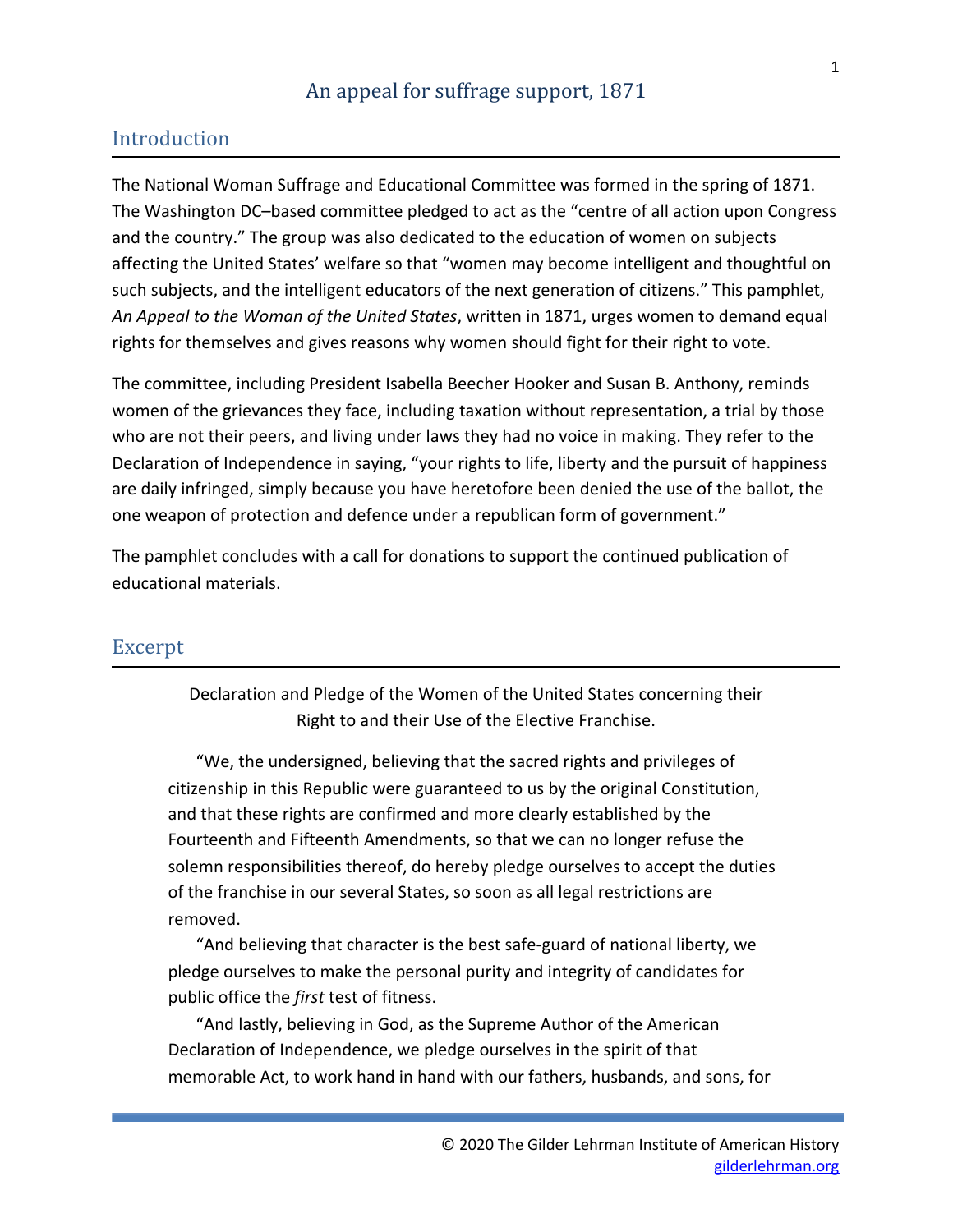the maintenance of those equal rights on which our Republic was originally founded, to the end that it may have, what is declared to be the first condition of just government, *the consent of the governed*."

# Questions for Discussion

Answer the following questions based on the introduction and excerpt, the transcript, and your knowledge of American history.

- 1. What constitutional arguments did women offer as a legal basis for their right to vote?
- 2. According to the pamphlet, what rights and responsibilities were included in the "whole duty of motherhood"?
- 3. What evidence indicates that the leaders of the National Woman Suffrage and Educational Committee were trying to appeal to a very broad audience in a non-threatening way?
- 4. According to the pamphlet, what evidence is there that women's right to vote was not an "untried experiment"?
- 5. What characteristics did the authors indicate were important qualifications for candidates for political office?
- 6. What did the National Woman Suffrage and Educational Committee urge both men and women to do to advance the cause of suffrage rights?
- 7. What was the most powerful argument put forward in this pamphlet? To whom would it appeal?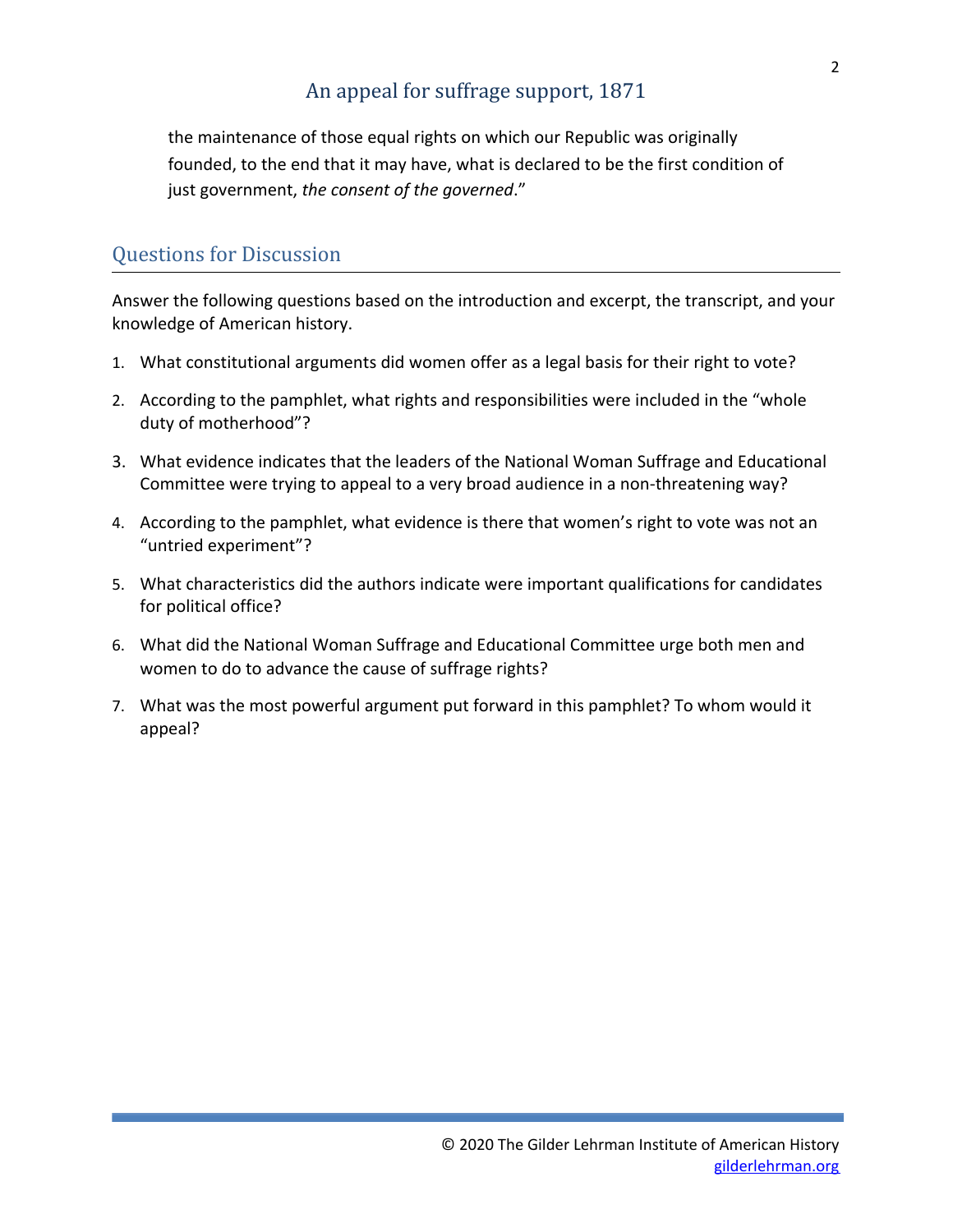#### Images



*An Appeal to the Women of the United States by the National Woman Suffrage and Educational Committee*, Hartford, CT, 1871. (The Gilder Lehrman Institute of American History, GLC08999 p1)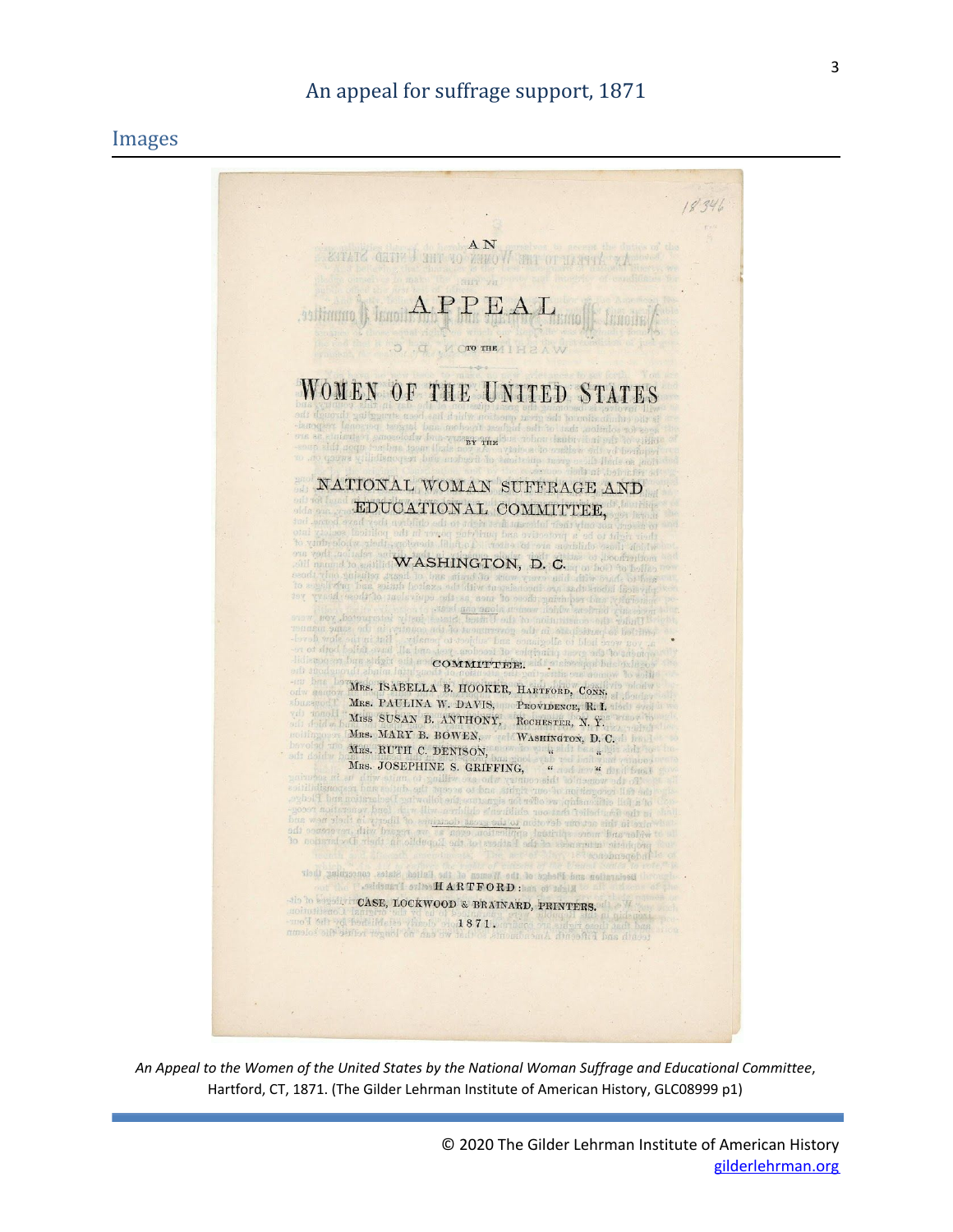

DEAR FRIENDS :—The question of your rights as citizens of the United States, and of the grave responsibilities which a recognition of those rights will involve, is becoming the great question of the day in this country, a be retarded, in their course

to, so small these great questions of reedom and responsibility sweep on, or<br>the retarded, in their course.<br>
This is pre-eminently the birth day of womanhood. The material has long<br>held in bondage the spiritual, the smitra

opment of the great principles of freedom, you, and all, have failed both to recognize and appreciate this right; but to day, when the rights and responsibilities of women are attracting the attention of thoughtful minds Lord hath given her.

Lord hath given her.<br>To the women of this country who are willing to unite with us in securing<br>the full recognition of our rights, and to accept the duties and responsibilities<br>of a full citizenship, we offer for signature

#### Declaration and Pledge of the Women of the United States concerning their Right to and their Use of the Elective Franchise.

 $4$  We, the undersigned, believing that the sacred rights and privileges of citizenship in this Republic were guaranteed to us by the original Constitution, and that these rights are confirmed and more clearly established

*An Appeal to the Women of the United States by the National Woman Suffrage and Educational Committee*, Hartford, CT, 1871. (The Gilder Lehrman Institute of American History, GLC08999 p2)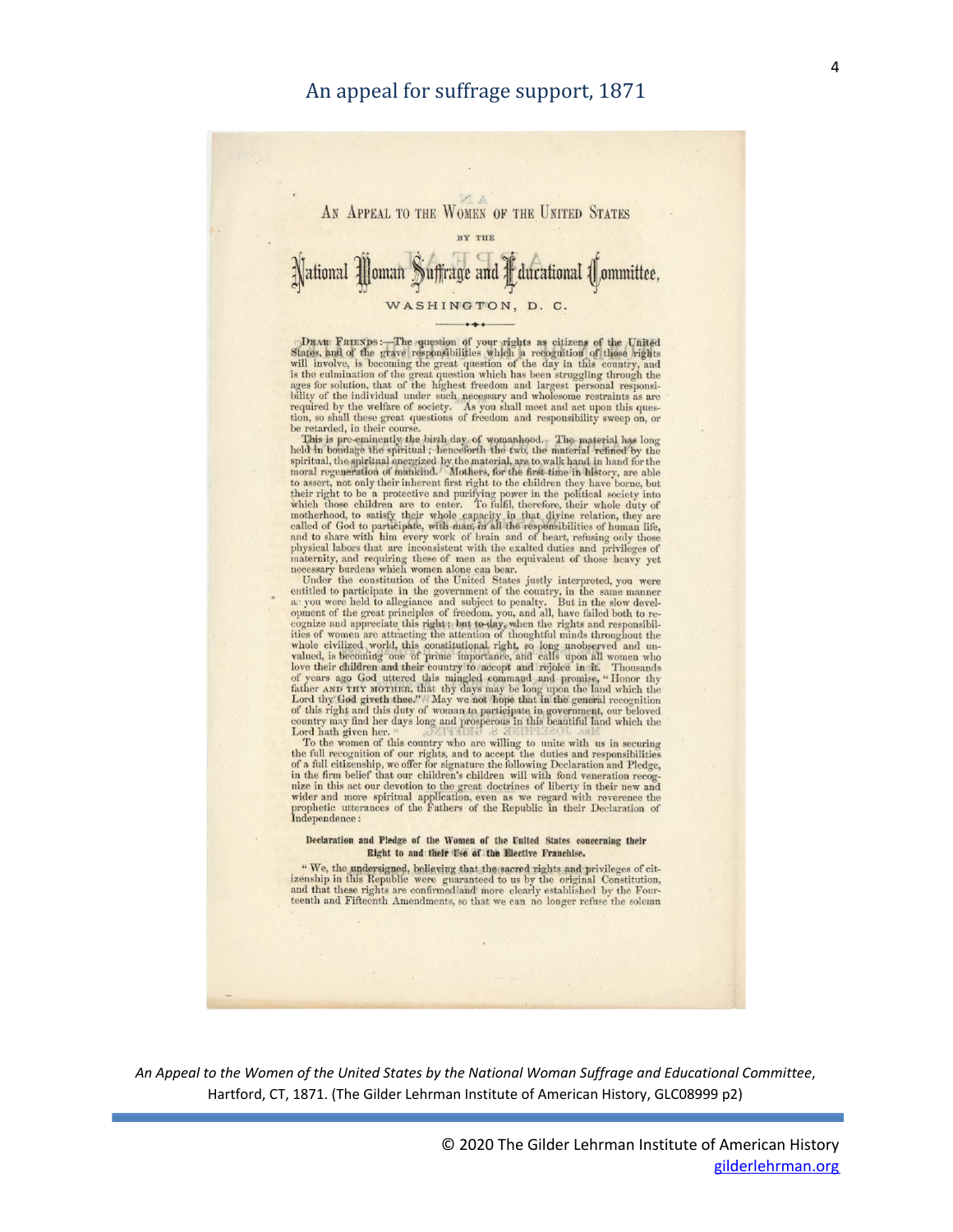#### **Transcript**

*[An Appeal to the Women of the United States by the National Woman Suffrage and Educational Committee. Hartford, Connecticut, 1871.]*

> AN APPEAL TO THE WOMEN OF THE UNITED STATES BY THE NATIONAL WOMAN SUFFRAGE AND EDUCATIONAL COMMITTEE, WASHINGTON, D.C

COMMITTEE. MRS. ISABELLA B. HOOKER, HARTFORD, CONN. MRS. PAULINA W. DAVIS, PROVIDENCE, R.I. MISS. SUSAN B. ANTHONY, ROCHESTER, N.Y. MRS. MARY B. BOWEN, WASHINGTON, D.C. MRS. RUTH C. DENISON, " MRS. JOSEPHINE S. GRIFFING, " "

HARTFORD: CASE, LOCKWOOD & BRAINARD, PRINTERS. 1871.

#### [2]AN APPEAL TO THE WOMEN OF THE UNITED STATES BY THE National Woman Suffrage and Educational Committee, WASHINGTON, D.C.

DEAR FRIENDS: – The question of your rights as citizens of the United States, and of the grave responsibilities which a recognition of those rights will involve, is becoming the great question of the day in this country, and is the culmination of the great question which has been struggling through the ages for solution, that of the highest freedom and largest personal responsibility of the individual under such necessary and wholesome restraints as are required by the welfare of society. As you shall meet and act upon this question, so shall these great questions of freedom and responsibility sweep on, or be retarded, in their course.

This is pre-eminently the birth day of womanhood. The material has long held in bondage the spiritual; henceforth the two, the material refined by the spiritual, the spiritual energized by the material, are to walk hand in hand for the moral regeneration of mankind. Mothers, for the first time in history, are able to assert, not only their inherent first right to the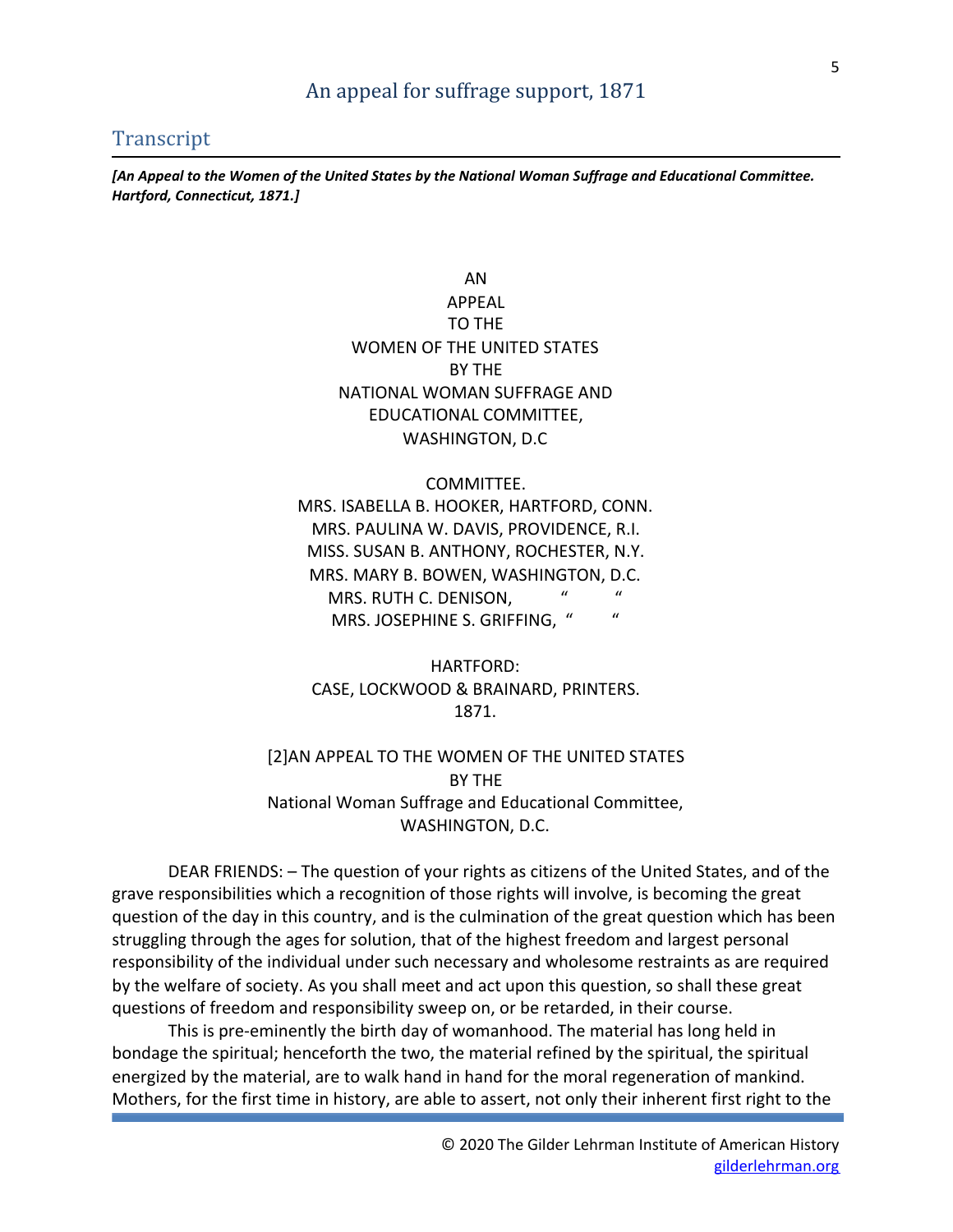children they have borne, but their right to be a protective and purifying power in the political society into which those children are to enter. To fulfil, therefore, their whole duty of motherhood, to satisfy their whole capacity in that divine relation, they are called of God to participate, with man, in all the responsibilities of human life, and to share with him every work of brain and of heart, refusing only those physical labors that are inconsistent with the exalted duties and privileges of maternity, and requiring these of men as the equivalent of those heavy yet necessary burdens which women alone can bear

Under the constitution of the United States justly interpreted, you were entitled to participate in the government of the country, in the same manner as you were held to allegiance and subject to penalty. But in the slow development of the great principles of freedom, you, and all, have failed both to recognize and appreciate this right; but to-day, when the rights and responsibilities of women are attracting the attention of thoughtful minds throughout the whole civilized world, this constitutional right, so long unobserved and unvalued, is becoming one of prime importance, and calls upon all women who love their children and their country to accept and rejoice in it. Thousands of years ago God uttered this mingled command and promise, "Honor thy father AND THY MOTHER, that thy days may be long upon the land which the Lord thy God giveth thee." May we not hope that in the general recognition of this right and this duty of woman to participate in government, our beloved country may find her days long and prosperous in this beautiful land which the Lord hath given her.

To the women of this country who are willing to united with us in securing the full recognition of our rights, and to accept the duties and responsibilities of a full citizenship, we offer for signature the following Declaration and Pledge, in the firm belief that our children's children will with fond veneration recognize in this act our devotion to the great doctrines of liberty in their new and wider and more spiritual application, even as we regard with reverence the prophetic utterances of the Fathers of the Republic in their Declaration of Independence:

#### **Declaration and Pledge of the Women of the United States concerning their Right to and their Use of the Elective Franchise.**

"We, the undersigned, believing that the sacred rights and privileges of citizenship in this Republic were guaranteed to us by the original Constitution, and that these rights are confirmed and more clearly established by the Fourteenth and Fifteenth Amendments, so that we can no longer refuse the solemn [3] responsibilities thereof, do hereby pledge ourselves to accept the duties of the franchise in our several States, so soon as all legal restrictions are removed.

"And believing that character is the best safe-guard of national liberty, we pledge ourselves to make the personal purity and integrity of candidates for public office the *first* test of fitness.

"And lastly, believing in God, as the Supreme Author of the American Declaration of Independence, we pledge ourselves in the spirit of that memorable Act, to work hand in hand with our fathers, husbands, and sons, for the maintenance of those equal rights on which our Republic was originally founded, to the end that it may have, what is declared to be the first condition of just government, *the consent of the governed*."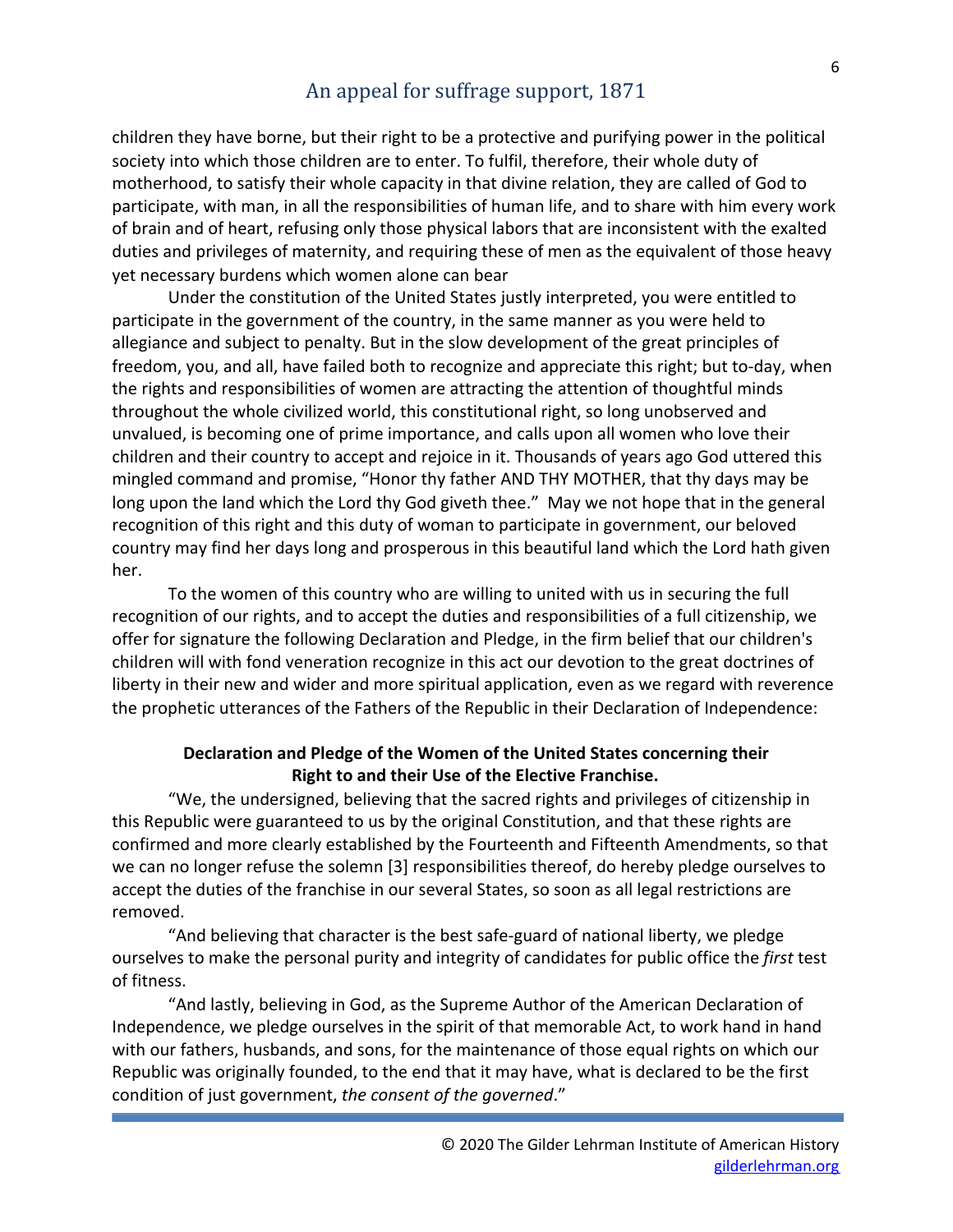You have no new issue to make, no new grievances to set forth. You are taxed without representation, tried by a jury not of your peers, condemned and punished by judges and officers not of your choice, bound by laws you have had no voice in making, many of which are specially burdensome upon you as women; in short, your rights to life, liberty, and the pursuit of happiness are daily infringed, simply because you have heretofore been denied the use of the ballot, the one weapon of protection and defence under a republican form of government. Fortunately, however, you are not compelled to resort to force in order to secure the rights of complete citizenship. These are provided for by the original Constitution, and by the recent amendments you are recognized as citizens of the United States, whose rights, including the fundamental right to vote may not be denied or abridged by the United States, nor by any State. The obligation is thus laid upon you to accept or reject the duties of citizenship, and to your own consciences and your God you must answer if the future legislation of this country shall fall short of the demands of justice and equality.

The participation of woman in political affairs is not an untried experiment. Woman suffrage has within a few years been fully established in Sweden and Austria, and to a certain extent in Russia. In Great Britain women are now voting equally with men for all public officers except members of Parliament, and while no desire is expressed in any quarter that the suffrage already given should be withdrawn or restricted, over 126,000 names have been signed to petitions for its extension to parliamentary elections; and Jacob Bright, the leader of the movement in Parliament, and brother of the well known John Bright, says that no well informed person entertains any doubt that a bill for such extension will soon pass.

In this country, which stands so specially on equal representation, it is hardly possible that the same equal suffrage would not be established by law if the matter were to be merely to the progress of public sentiment and the ordinary course of legislation. But as we confidently believe, and as we have before stated, the right already exists in our national constitution, and especially under the recent amendments. The interpretation of the Constitution which we maintain, we cannot doubt, will be ultimately adopted by the Courts, although, as the assertion of our right encounters a deep and prevailing prejudice, and judges are proverbially cautious and conservative, we must expect to encounter some adverse decisions. In the mean time it is of the highest importance that in every possible way we inform the public mind and educate public opinion on the whole subject of equal rights under a republican government, and that we manifest our desire for and willingness to accept all the rights and responsibilities of citizenship, by asserting our right to be registered as voters and to vote at the Congressional elections. The original Constitution provides in express terms that the representatives in Congress shall be elected "by the PEOPLE of the several States" — with no restriction whatever as to the application of that term. This right, thus clearly granted to all the people, is confirmed and placed beyond reasonable question by the fourteenth and fifteenth amendments. The act of May, 1870, the very title of which, "*An Act to enforce the rights of citizens of the United States to vote*," is a concession of all that claim, provides that the officers of elections throughout the United States shall give an equal opportunity to all citizens of the United States to become qualified to vote by the registry of their names or other prerequisite; and that where upon the application of any citizen such prerequisite is refused, such citizen may vote without performing such prerequisite; and imposes a penalty upon the officers refusing either the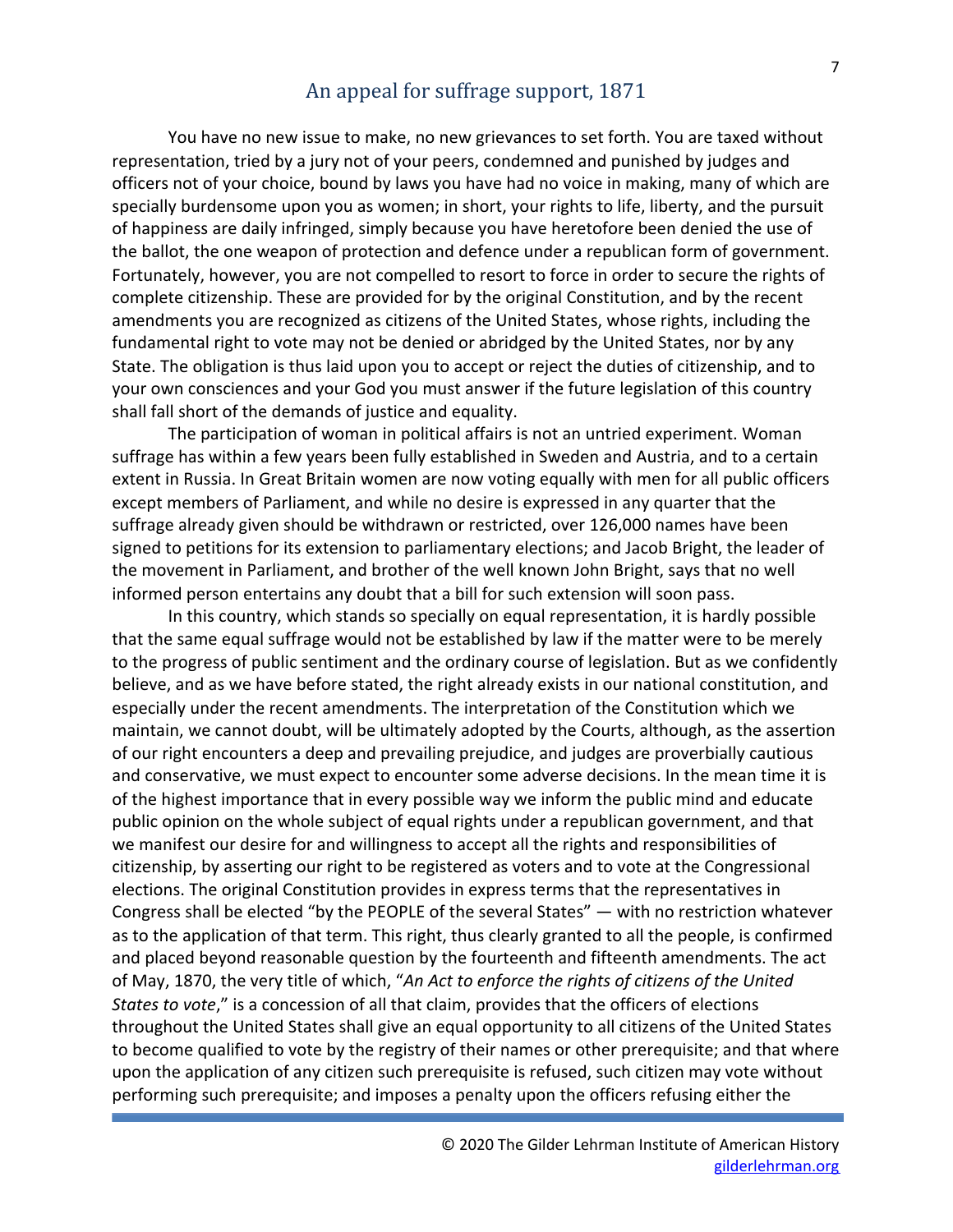application [4] of the citizen to be qualified or his subsequent application to vote. The Constitution also provides that "each House shall be the judge of the elections, returns, and qualifications of its own members." When therefore the election of any candidate for the lower House is effected or defeated by the admission or rejection of the votes of women, the question is brought directly before the House, and it is compelled to pass at once upon the question of the right of women to vote under the Constitution. All this may be accomplished without the necessity of bringing suits for the penalty imposed upon public officers by the act referred to : but should it be thought best to institute prosecutions where the application of women to register and to vote is refused, the question would thereby at once be brought into the Courts. If it be thought expedient to adopt the latter course, it is best that some test case be brought upon full consultation with the National Committee, that the ablest counsel may be employed and the expenses paid out of the public fund. Whatever mode of testing the question shall be adopted, we must not be in the slightest degree discouraged by adverse decisions, for the final result in our favor is certain, and we have besides great reason to hope that Congress at an early day will pass a Declaratory Act affirming the interpretation of the Constitution which we claim.

The present time is specially favorable for the earnest presentation before the public mind of the question of the political rights of women. There are very positive indications of the approaching disintegration and reformation of political parties, and new and vital issues are needed by both the great parties of the country. As soon as the conviction possesses the public mind that women are to be voters at an early day, as they certainly are to be, the principles and action of public parties will be shaping themselves with reference to the demands of this new constituency. Particularly in nominations for office will the moral character of candidates become a matter of greater importance.

To carry on this great work a Board of six women had been established, called "The National Woman Suffrage and Educational Committee," whose office at Washington it is proposed to make the centre of all action upon Congress and the country, and with whom through their Secretary, resident there, it is desired that all associations and individuals interested in the cause of woman suffrage should place themselves in communication. The committee propose to circulate the very able and exhaustive Minority Report of the House Judiciary Committee on the constitutional right of woman to the suffrage, and other tracts on the general subject of woman suffrage. They also propose ultimately, and as a part of their educational work, to issue a series of tracts on subjects vitally affecting the welfare of the country, that women may become intelligent and thoughtful on such subjects, and the intelligent educators of the next generation of citizens.

The Committee are already receiving urgent appeals from women all over the United States to send them our publications. The little light they have already received concerning their rights under the constitution, and the present threatening political aspect of the country, make them impatient of ignorance on these vital points. A single Tract has often gone the rounds in a neighborhood until worn out, and the call is for thousands and thousands more.

A large printing fund will therefore be needed by the Committee, and we appeal first to the men of this country, who control so large a part of its wealth, to make liberal donations toward this great educational work. We also ask every thoughtful woman to send her name to

8